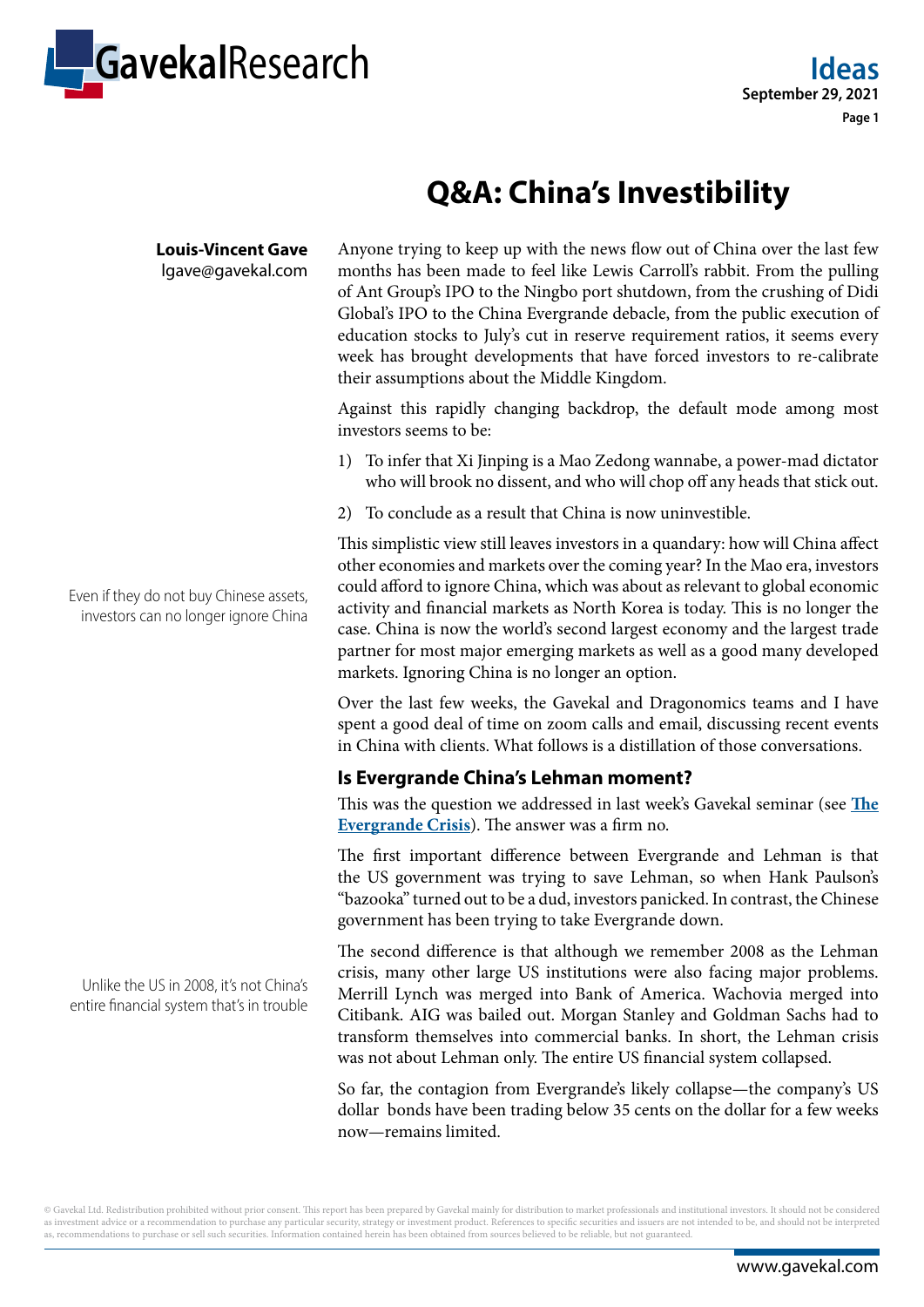

#### **Only a handful of Chinese property developers are officially cut off from new credit**

|               | 2020                   |                         |                       | 1H21                   |                         |                 | <b>Change (HoH)</b> |          |
|---------------|------------------------|-------------------------|-----------------------|------------------------|-------------------------|-----------------|---------------------|----------|
| <b>Ticker</b> | Liabilities/<br>assets | Cash/short<br>term debt | <b>Net</b><br>gearing | Liabilities/<br>assets | Cash/short<br>term debt | Net:<br>gearing | <b>Total debt</b>   | Net debt |
| <b>GUOPRO</b> | 72.5%                  | 0.20                    | 143%                  | 71.6%                  | 0.29                    | 129%            | $-6.0%$             | $-8%$    |
| <b>GZRFPR</b> | 76.7%                  | 0.40                    | 130%                  | 74.9%                  | 0.25                    | 123%            | $-10.3%$            | $-4%$    |
| <b>EVERRE</b> | 83.4%                  | 0.47                    | 153%                  | 81.0%                  | 0.36                    | 100%            | $-20.2%$            | $-23%$   |
| <b>GRNLGR</b> | 84.1%                  | 0.79                    | 137%                  | 82.8%                  | 1.05                    | 120%            | $-9.2%$             | $-6%$    |
| <b>SINHLD</b> | 73.2%                  | 0.78                    | 64%                   | 73.5%                  | 1.10                    | 51%             | $-0.3%$             | $-16%$   |
| CAPG          | 78.9%                  | 1.00                    | 83%                   | 78.9%                  | 1.17                    | 77%             | $-3.1%$             | $-8%$    |
| <b>CENCHI</b> | 85.5%                  | 1.48                    | 14%                   | 87.2%                  | 1.28                    | 93%             | $-9.6%$             | 498%     |
| <b>CIFIHG</b> | 72.5%                  | 2.73                    | 64%                   | 72.1%                  | 2.67                    | 60%             | 5.8%                | 6%       |
| COGARD        | 80.5%                  | 1.74                    | 56%                   | 78.5%                  | 1.93                    | 50%             | $-0.7%$             | $-3%$    |
| <b>DAFAPG</b> | 68.6%                  | 0.76                    | 61%                   | 69.0%                  | 0.85                    | 56%             | $-2.8%$             | $-4%$    |
| <b>DEXICN</b> | 74.2%                  | 1.68                    | 75%                   | 73.6%                  | 1.28                    | 72%             | 15.1%               | 16%      |
| <b>FTHDGR</b> | 72.4%                  | 1.37                    | 75%                   | 72.7%                  | 1.40                    | 75%             | 9.9%                | 9%       |
| <b>FUTLAN</b> | 76.2%                  | 1.89                    | 51%                   | 76.9%                  | 1.59                    | 65%             | 9.4%                | 39%      |
| <b>GRNCH</b>  | 71.9%                  | 1.83                    | 64%                   | 73.5%                  | 1.87                    | 75%             | 7.3%                | 15%      |
| <b>GWTH</b>   | 67.8%                  | 0.28                    | 96%                   | 67.6%                  | 0.22                    | 82%             | $-2.9%$             | $-16%$   |
| <b>JIAZHO</b> | 79.8%                  | 1.04                    | 97%                   | 78.6%                  | 1.04                    | 95%             | $-4.2%$             | 5%       |
| <b>JINGRU</b> | 80.1%                  | 1.19                    | 69%                   | 80.1%                  | 1.34                    | 81%             | 8.3%                | 15%      |
| <b>KWGPRO</b> | 75.1%                  | 1.61                    | 62%                   | 71.8%                  | 1.81                    | 54%             | 3.8%                | 1%       |
| LANDSEA       | 77.5%                  | 5.99                    | 24%                   | 73.8%                  | 2.69                    | 51%             | 7.9%                | 141%     |
| LVGEM         | 61.8%                  | 0.26                    | 76%                   | 62.4%                  | 0.50                    | 78%             | $-0.1%$             | 5%       |
| <b>MOLAND</b> | 82.0%                  | 1.10                    | 96%                   | 83.0%                  | 1.46                    | 93%             | 16.9%               | 8%       |
| <b>REDPRO</b> | 78.1%                  | 1.44                    | 49%                   | 77.7%                  | 1.31                    | 51%             | 14.2%               | 20%      |
| <b>RISSUN</b> | 73.8%                  | 1.09                    | 80%                   | 71.9%                  | 1.05                    | 66%             | $-7.1%$             | $-7%$    |
| <b>SUNAC</b>  | 78.7%                  | 1.08                    | 96%                   | 76.5%                  | 1.11                    | 87%             | 0.0%                | 6%       |
| <b>SUNSHI</b> | 79.1%                  | 1.06                    | 95%                   | 78.8%                  | 1.27                    | 94%             | $-10.1%$            | $-4%$    |
| <b>TPHL</b>   | 78.6%                  | 1.76                    | 68%                   | 76.6%                  | 1.90                    | 71%             | $-10.8%$            | 18%      |
| YUZHOU        | 77.9%                  | 1.68                    | 86%                   | 74.0%                  | 1.70                    | 80%             | $-5.8%$             | 9%       |
| ZHLGHD        | 79.9%                  | 1.10                    | 66%                   | 79.3%                  | 1.22                    | 56%             | 0.9%                | $-4%$    |
| <b>ZHPRHK</b> | 76.6%                  | 1.81                    | 73%                   | 72.4%                  | 1.72                    | 64%             | 5.8%                | 9%       |
| AGILE         | 72.3%                  | 1.09                    | 61%                   | 68.8%                  | 1.18                    | 45%             | 0.1%                | $-11%$   |
| <b>JINKE</b>  | 70.2%                  | 1.27                    | 75%                   | 69.3%                  | 1.32                    | 75%             | $-3.9%$             | 8%       |
| KAISAG        | 70.1%                  | 1.56                    | 94%                   | 69.9%                  | 1.53                    | 92%             | 1.9%                | 1%       |
| <b>CHINSC</b> | 68.7%                  | 1.33                    | 59%                   | 69.5%                  | 1.23                    | 78%             | 8.6%                | 33%      |
| <b>GEMDAL</b> | 68.5%                  | 1.29                    | 60%                   | 69.4%                  | 1.31                    | 70%             | 14.6%               | 19%      |
| <b>HPDLF</b>  | 64.4%                  | 1.56                    | 80%                   | 63.2%                  | 1.45                    | 66%             | 7.3%                | $-7%$    |
| <b>JIAYUA</b> | 67.8%                  | 1.27                    | 60%                   | 62.2%                  | 1.29                    | 41%             | 7.0%                | 2%       |
| <b>JNHUIG</b> | 69.0%                  | 1.07                    | 75%                   | 68.3%                  | 1.07                    | 76%             | 1.2%                | 6%       |
| LOGPH         | 69.8%                  | 1.28                    | 71%                   | 69.0%                  | 1.39                    | 70%             | 6.0%                | 13%      |
| <b>REDSUN</b> | 69.4%                  | 1.09                    | 50%                   | 69.4%                  | 1.34                    | 54%             | 4.9%                | 18%      |
| <b>RONXIN</b> | 69.9%                  | 1.08                    | 83%                   | 69.7%                  | 1.09                    | 75%             | 0.1%                | $-5%$    |
| SHIMAO        | 68.5%                  | 1.67                    | 50%                   | 68.3%                  | 1.68                    | 50%             | 13.3%               | 7%       |
| YLLGSP        | 66.9%                  | 1.83                    | 66%                   | 66.4%                  | 2.76                    | 50%             | $-1.2%$             | $-22%$   |
|               |                        |                         |                       |                        |                         |                 |                     | Nomura   |

Allowed zero debt growth **Allowed 5% debt growth** Allowed 10% debt growth Allowed 15% debt growth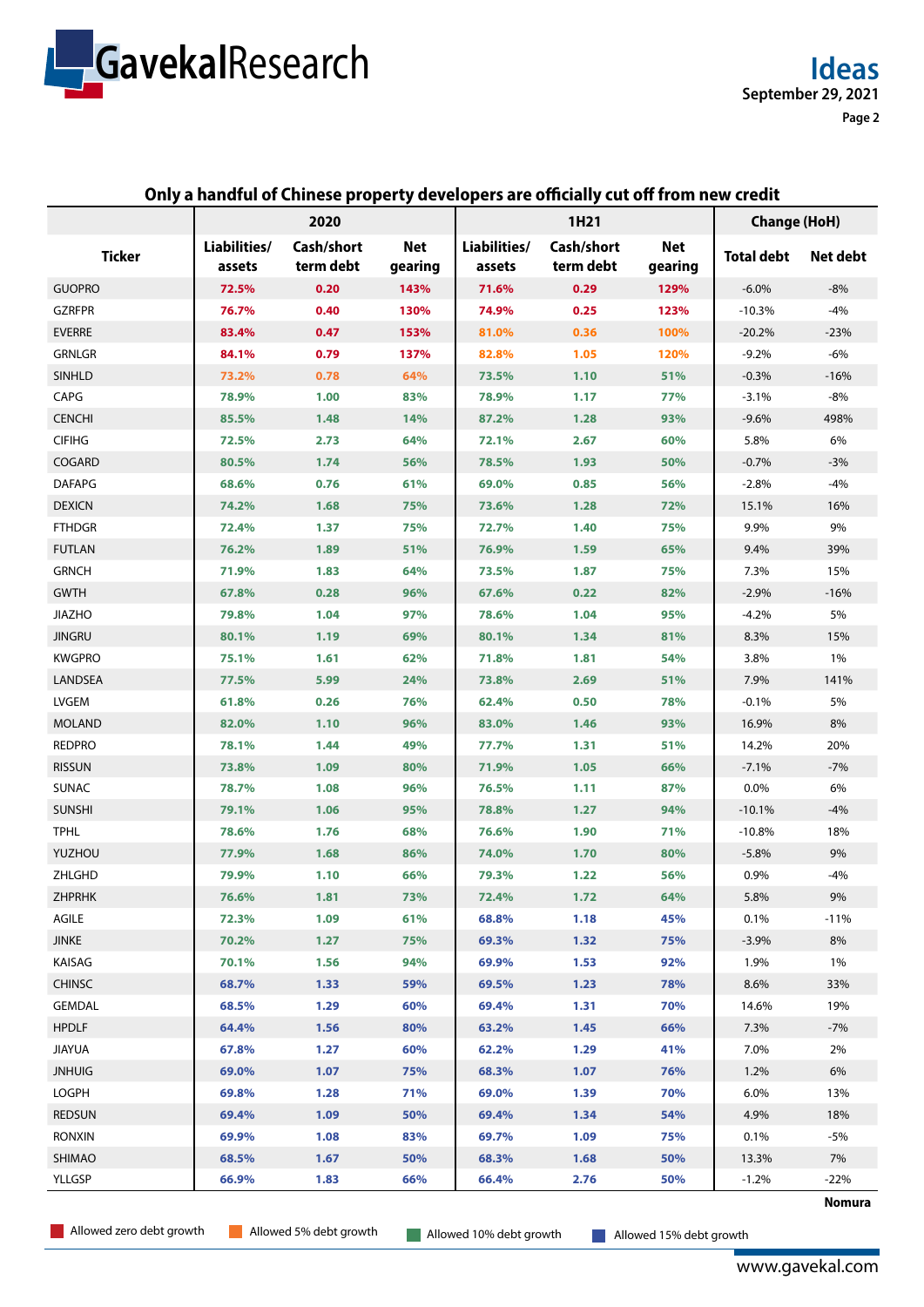

Only a few Chinese property developers have crossed all of Beijing's red lines

Instead of being too big to fail, Chinese companies want to be small enough to fly under the radar

Investors fear government interference will lead to capital misallocation Sure, China's other leveraged developers are hardly sitting comfortably right now. But how many are on the edge of the precipice? In 2019, Chinese regulators drew three red lines, telling banks not to lend more to developers whose adjusted liabilities-to-assets, net debt-to-equity and unrestricted-cashto-short-term-debt ratios crossed those red lines. At the end of 2020, only three companies aside from Evergrande crossed all three red lines, and have since been cut off from further balance sheet expansion: Guangzhou R&F Properties, Greenland Holdings and Guorui Properties (with a relatively small market cap of US\$180mn). China's other property developers can still access credit lines, at least in theory (in the table, developers in blue are allowed 15% growth in debt; green, 10%; orange, 5%; and red, zero).

This is not to say that the crackdown on Evergrande will have no economic impact. It will. But the point is that investors should not assume a systemic meltdown of China's banking system must follow.

On the contrary, one likely impact of the Evergrande debacle, together with the crackdown on Alibaba, Didi and the rest, is that the days when the default business model in China was a race to achieve "too big to fail" stature are now over. Chinese entrepreneurs must adjust to a new regulatory environment: one in which the new goal is to be small enough to fly under the regulators' radar. So, not only are China's days of adding excess labor to the global workforce over, this shift means the days of China adding excess production capacity are now over too. As regulation forces Chinese businesses to change their stripes, China's deflationary impulse on the world will continue to abate.

So while Lehman was a profound deflationary shock for the world, it is not obvious that Evergrande will be similarly deflationary. In line with the old adage that crises tend to accentuate underlying trends, it may well turn out that Evergrande ends up being an inflationary shock for the world, with far less excess supply coming out of China.

## **But don't you find this string of corporate takedowns scary?**

*I take your point that the Chinese government has deliberately gone after overleveraged developers headed by Evergrande. But don't you find this scary? Following Alibaba, Didi, the education stocks, the gaming stocks, and Evergrande, China today feels like a Freddy Krueger movie: you wonder who's next. Sitting 10,000 miles away, it increasingly feels as if Xi Jinping is a wannabe Mao. Why shouldn't I worry that China is slipping back into a communist hellhole of misallocated land, labor and capital?*

I know I overuse this line from Steve Martin, but before we criticize someone, we should walk a mile in his shoes. That way, when we do criticize him, we are a mile away and we have his shoes.

As you point out, Chinese equity investors have just taken a massive beating. Over the last six months, Chinese stocks have underperformed the MSCI World by -40pp. This is the worst underperformance in a decade. It is even worse than the underperformance during the 2015 Shanghai crash.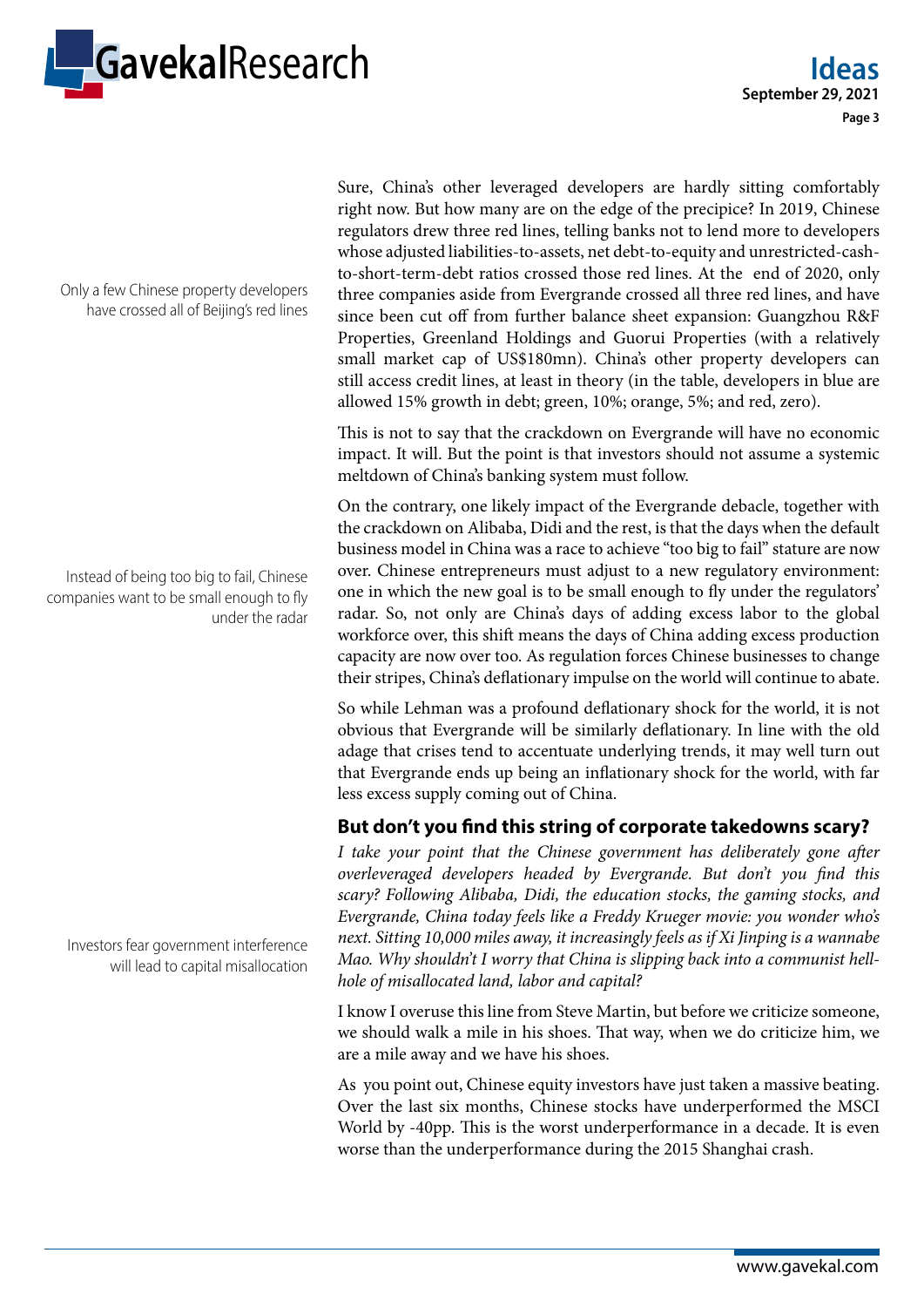



Having endured such a beating, it is only natural for investors to ask "who did this to me?" And when the lights go on, sure enough, there's Xi standing over them wearing a pair of boxing gloves. So, how could China's policymakers be so callous to impose such large losses on the holders of Chinese risk assets?

For Xi, it is likely the most traumatic and humiliating event of recent years was not Covid, nor China Huarong, Baoshang Bank or even Evergrande. Instead, it was when China's policymakers had to watch impotently as the US government put Huawei to the sword (see **[A Death Sentence For Huawei](https://research.gavekal.com/article/death-sentence-huawei)**).

The evolution of US-China relations from trade war to tech war (see *[Clash Of](https://books.gavekal.com/clash-of-empires-currencies-and-power-in-a-multipolar-world/)  [Empires](https://books.gavekal.com/clash-of-empires-currencies-and-power-in-a-multipolar-world/)*) forced Beijing to confront China's own weaknesses, and to accept that while hoping for the best might make sense, it had little choice but to plan for the worst. This meant addressing China's three main vulnerabilities:

**1) China's dependence on imported semiconductors**. China spends roughly US\$30bn per month on semiconductor imports, more than it spends on imports of anything else, including crude oil. And it was by restricting semiconductor exports to China that Donald Trump brought Huawei to its knees. So perhaps it is no surprise that China's industrial policy is focused on producing its own semiconductors.

Beijing's crackdown on China's internet sector has to be understood in this context. The message is that it might have been all right for the country's best and brightest to work at developing the next generation of video games, or at finding better ways to insert advertisements into online cat videos, when the US was not trying to bring down the Chinese economy. But given the shift in global sentiment against China, Chinese tech companies now have to do their part for national service.

Tensions over Taiwan are linked to this tech war. Now that Taiwan Semiconductor Manufacturing Co. has leapfrogged Intel to produce the world's most advanced chips, Taiwan is an obvious target for attention.

For Xi, the big event was the US assault on Huawei

In strategic terms, China's biggest internet platforms are surplus to requirements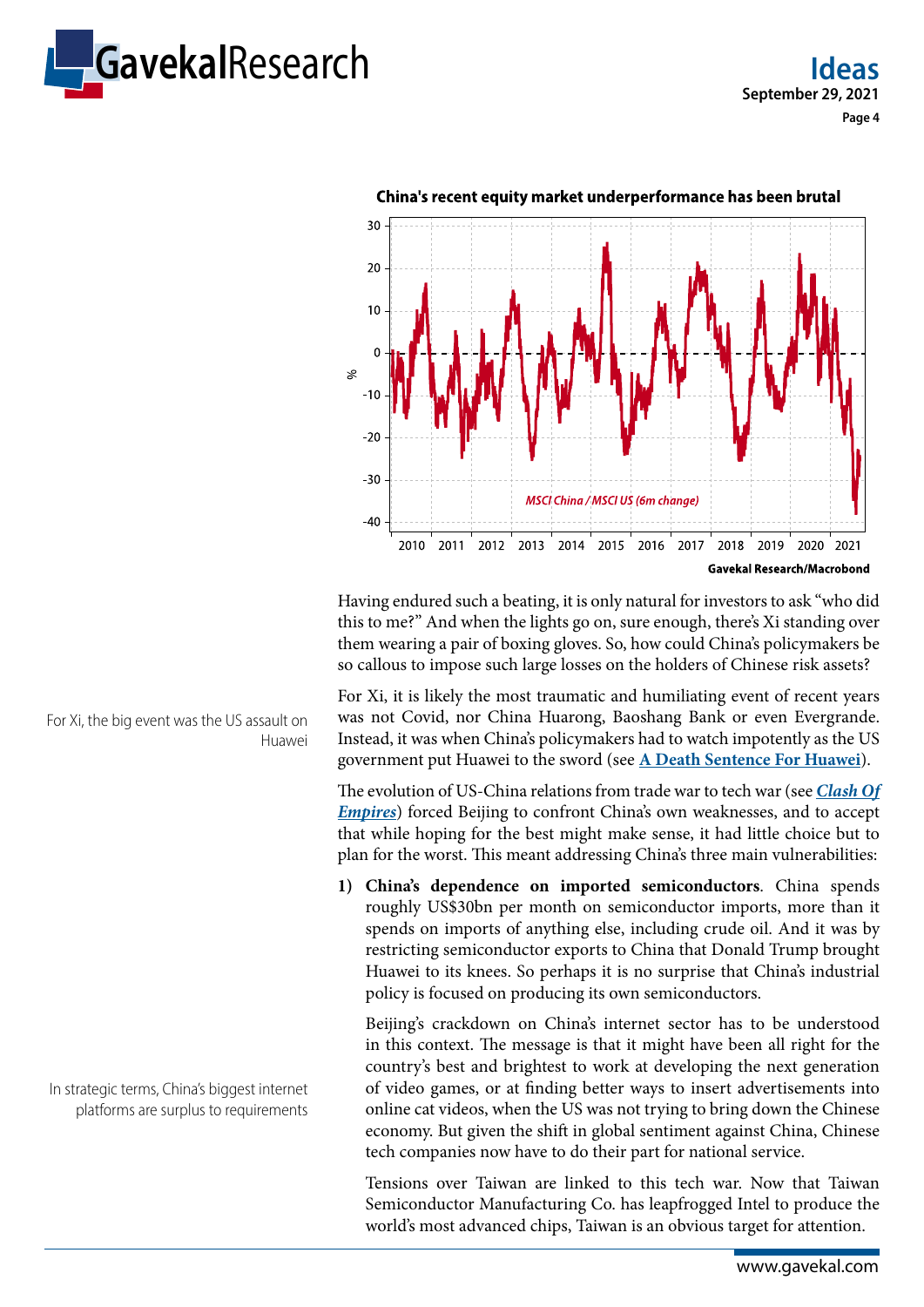

China's peak carbon plans will help to sever its dependence on imported energy

US enemies find they cannot settle their foreign trade in dollars

**2) China's dependence on foreign energy**. China imports almost 10mn barrels of oil per day—at US\$80/bbl, that's an annual import bill of US\$290bn—along with coal and natural gas. Most of these imports are seaborne. This leaves China vulnerable. To address this, China is keen to move away from carbon-energy as rapidly as possible. Cue the push towards electric vehicles and the pledge to reach peak carbon by 2030. But it is also keen to develop a blue-water navy, complete with friendly ports along its import routes—in Sri Lanka, Myanmar, Pakistan. And it is deploying capital into constructing pipelines, whether from the Pakistani port of Gwadar, from Russia, or from Kazakhstan across Xinjiang.

On this note, what should we think of the sudden Western interest in the plight of China's Uighurs, and the relative silence on the similar plight of the Tibetans? Is it because as China's economic interests in Xinjiang increase, so does the Han population, which creates a backlash from the local minorities, which in turn leads to the repression documented by the Western media? Or it is that Western media interest in the plight of the Uighurs has increased in parallel with the construction of China's pipelines, and its dreams of importing energy overland?

**3) China's dependence on the US dollar**. In recent years, the US has weaponized the US dollar. Countries including Iran, Venezuela and Sudan have found themselves unable to settle their foreign trade in dollars. Of course, a decision by the US to block China's access to US dollar funding would trigger an economic cataclysm even greater than the 2008 mortgage crisis, which makes such a decision highly unlikely. Still, Chinese policymakers cannot afford to remain dependent on the willingness—or the ability—of western banks to finance China's trade. Following Huawei, China has no choice but to reduce its dependence on the US dollar. That means China has little choice but to try and transform the renminbi into a credible trade and reserve currency in its own right.

#### CGBs outperformed over the decade before the pandemic



Government bonds, 7-10y, total returns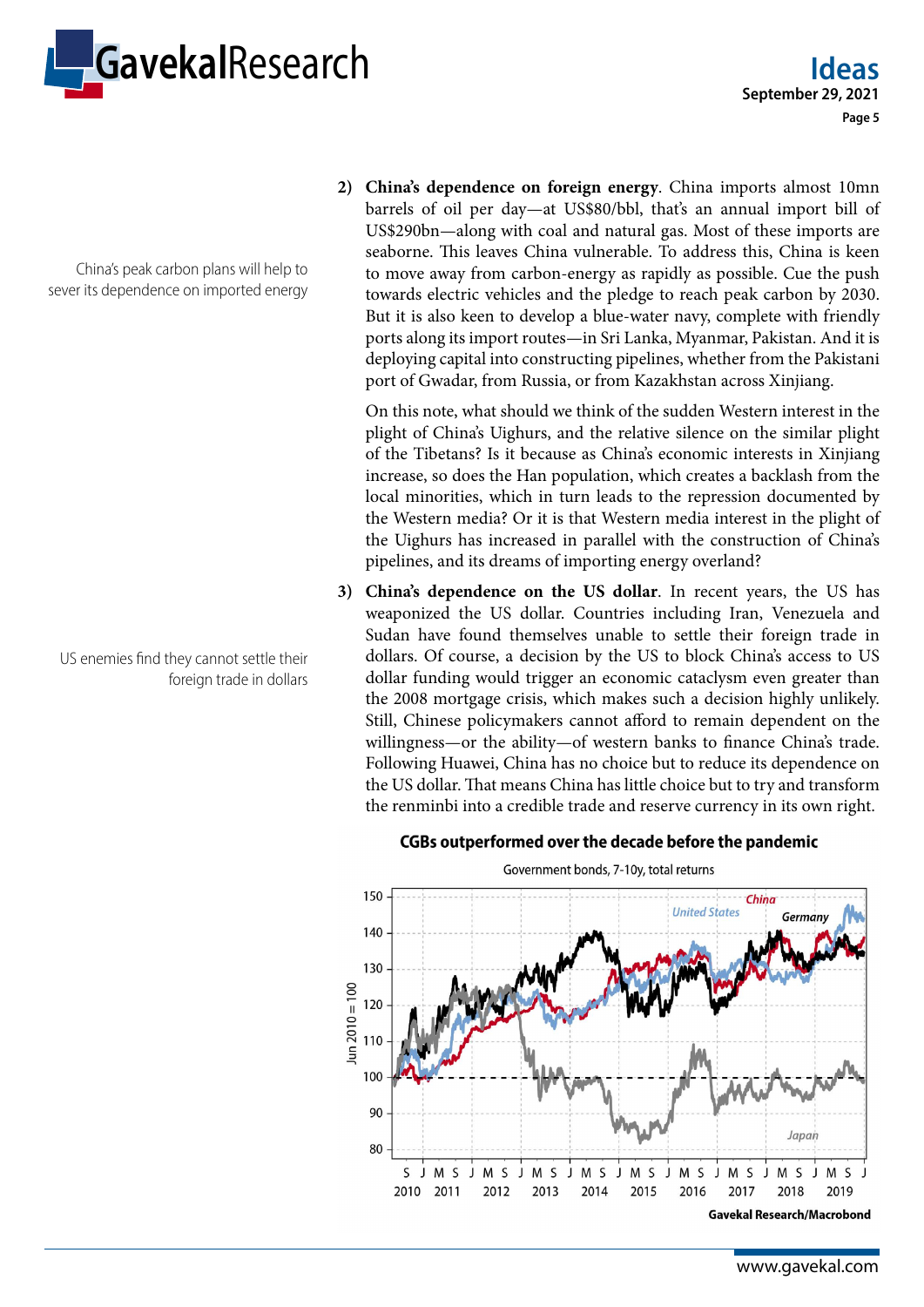

To do this, the renminbi has to be a strong currency, which it has been over the past three, five and 10 years, the renminbi has outperformed all other major currencies. And the Chinese bond market has to be a credible safe haven for foreign savings, which it has been since China started to open up the market to foreigners a decade ago.

All this may help to explain why, while the west embraced unprecedented monetary and fiscal policies in response to Covid, Chinese policymakers by and large sat on their hands.

This brings us to Evergrande. Counterintuitively amid the debacle in Chinese equity markets, the fears that China is facing a Lehman moment, the concerns that Chinese growth is slowing, and the widespread belief that Xi is a new Mao, so far this year the renminbi has strengthened from CNY6.52 to the US dollar to CNY6.46. And even as the fears have intensified, the renminbi continues to trade above its 200-day moving average against the US dollar.



Just as importantly, while global investors are fretting that the Chinese financial system is set to implode, Chinese government bonds are outperforming almost every other major government bond market year to date. Even more impressively, since mid-August when concerns about Evergrande started to make headlines, Chinese government bonds have delivered positive returns, while bonds in the US, Germany and Japan have all delivered losses.

So how could CGBs and the renminbi deliver such outperformance in the face of growing concerns that the looming bankruptcy of Evergrande is China's Lehman moment?

The simplest answer is that the idea that Evergrande is China's Lehman moment is a gross exaggeration of a less dangerous situation. Sure, Evergrande is a problem, and Chinese real estate activity and overall economic growth will take a hit over the coming months. But Evergrande is hardly the systemic crisis so many apocalyptic commentators are making out.

Another answer is that when dealing with overleveraged and financially stressed property developers, policymakers have a choice. They can: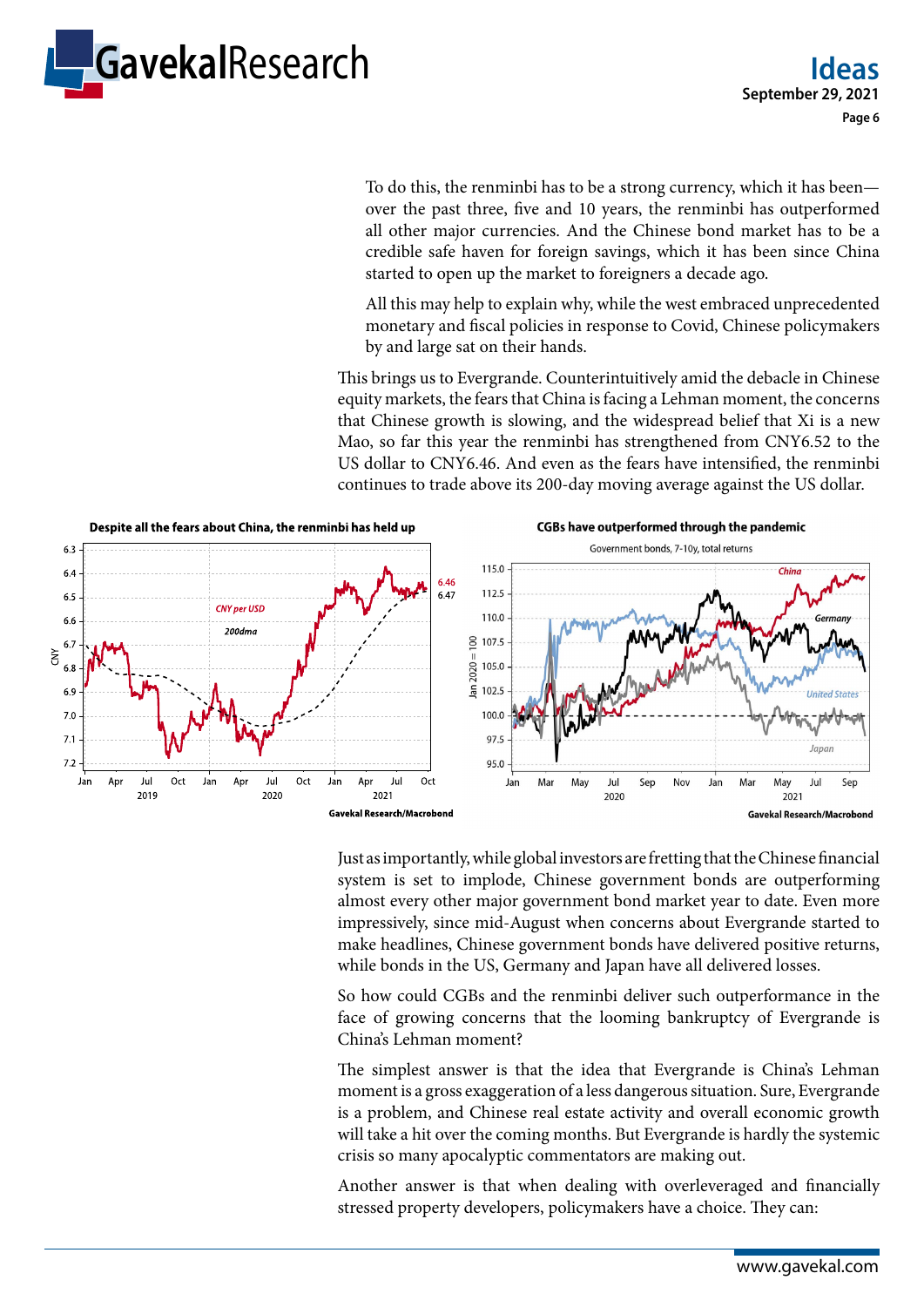

- 1) Launch a massive bailout. Following Lehman, this is what western investors have come to expect from their own policymakers. The view is that to avoid spillovers and contagion, central banks should print money and governments spend it. Long term consequences—falling currencies, accelerating inflation, rising wealth inequality—can be dealt with later. As John Maynard Keynes said, "in the long run, we are all dead."
- 2) Take the pain up front. Let the overstretched go bankrupt, if only *pour encourager les autres* to keep their own financial houses in order.

In the past, China tended to favor the first solution. In 2003, 2008, 2015, whenever uncertainty prevailed the politburo had no qualms about leaning on China's banks to lend to struggling companies, municipalities, and provinces. This encouraged Chinese companies to embrace a too-big-to-fail view of capital spending. They made investments not because they would be profitable, but because being bigger was a guarantee they would survive the next downturn.

But the times they are a-changin'. Evergrande demonstrates that Chinese policymakers will no longer automatically ride to the rescue of those who lean too far over their skis. This may be for geostrategic reasons: China needs a strong currency and a stable government bond market, and repeated bailouts would undermine the credibility that China is working so hard to achieve. Or it may be that the too-big-to-fail business model risks disrupting social harmony or common prosperity. Or it may be that Chinese policymakers are worried about the world's accelerating inflationary trends. If so, are Chinese policymakers telling us that "Keynes is dead, and this is the long run"?

The bottom line is that if you accept the premise that "just because you are paranoid doesn't mean they aren't out to get you", then perhaps the explanation for Xi's behavior is not that he believes himself to be a 21<sup>st</sup> century Mao, but that he is attempting to address China's three structural weaknesses. In other words, different times throw up different challenges, which require different responses. To say Xi wants to be another Mao is a lazy shortcut.

## **Surely China and the west can work together on some issues?**

*I get how US pressure has driven Xi's desire to allocate human and capital resources away from the internet sector towards China's domestic hardware industry. But surely his climate goals show that China and the US can still work together on some issues? So, the geopolitical situation may not be as bleak as most see it?*

There are many ways to look at China's shift on carbon.

- China, acknowledging that green issues matter to the US and other developed economies, is showing a willingness to compromise and to adopt tough green constraints on its economy in a bid to restore strained relations with the west.
- Xi is simply bending policy towards his domestic needs. As China's urban middle class continues to grow, calls for cleaner air, cleaner water, and a less polluted environment grow ever louder.

In the past, Chinese companies had every incentive to become too big to fail

Xi wants to overcome China's structural dependences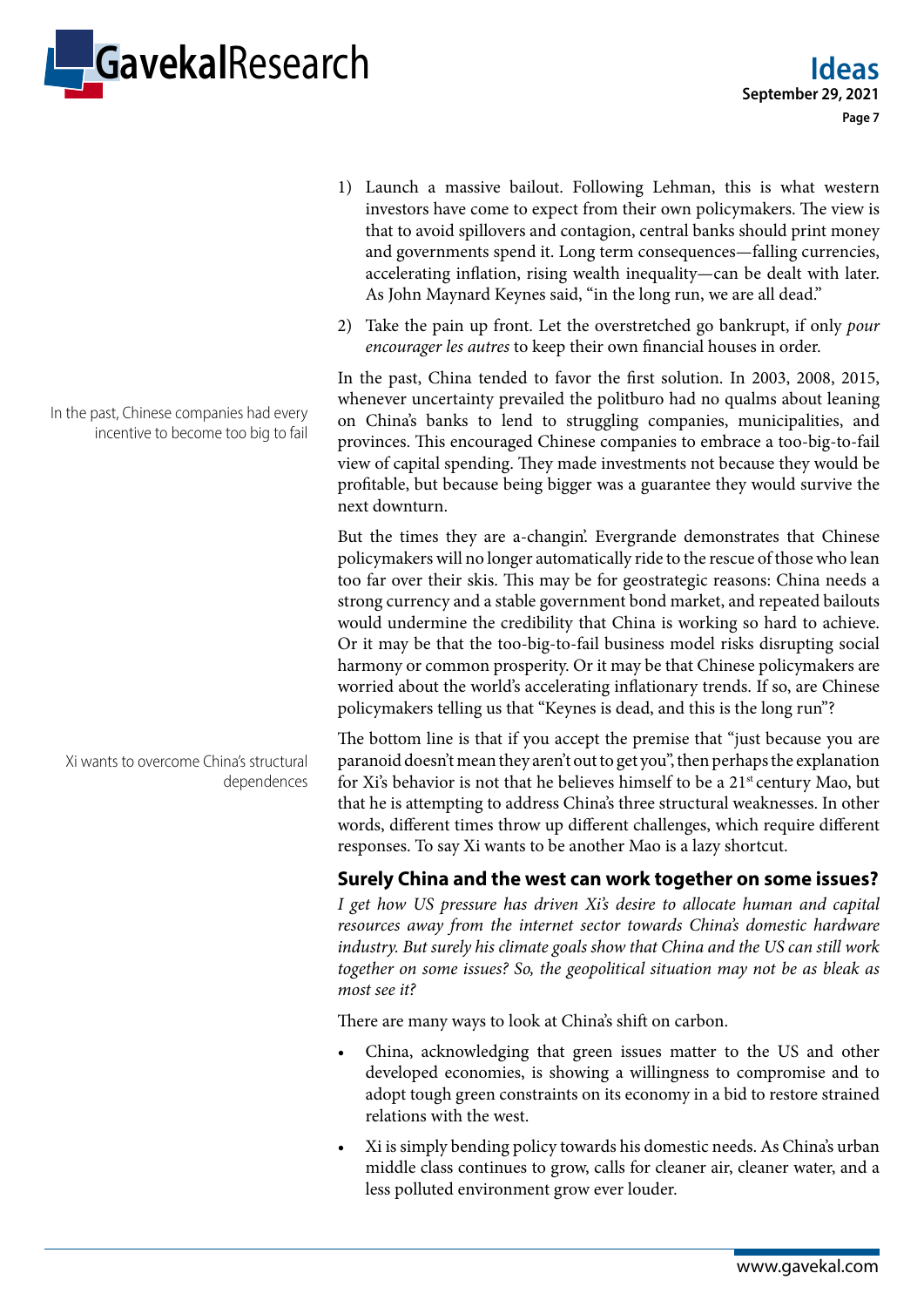

With one of the highest population densities in the world along its coast, China could be one of the biggest victims of global climate change. And in China's history, emperors who suffered major natural disasters were often thought to have lost the "mandate of heaven".

• As we have seen, one of China's biggest economic vulnerabilities is that it imports 10mn bpd of oil along sealanes dominated by the US navy. In a world where the US is growing ever more skeptical about China, this is an uncomfortable situation.

Regardless of the main driver behind China's decision to aim for peak carbon by 2030, what matters is that the decision is now inscribed as government policy. Yes, policymakers all over the world have similar lofty goals. What sets China apart is that its leaders have a track record of "saying what they do, and doing what they say". When Xi declares that China's economy must reach peak carbon by 2030, his declaration will have a big impact on decisionmaking across all levels of the Chinese government. With "peak carbon 2030", China's business model is changing in front of our eyes, with deep consequences for many industries.

For example, if China is going to reach peak carbon by 2030, does it make sense for Saudi Aramco or Exxon to drill new oil wells? Probably not. But if big oil companies do not drill new wells, doesn't this guarantee that the current energy shortages (see **[Investing In Today's Inflationary Environment](https://research.gavekal.com/article/investing-today%E2%80%99s-inflationary-environment)**) will last much longer than most people now believe?

Or take steel, aluminum, petrochemicals, shipbuilding, or any other energyintensive industry. For years China pursued a strategy of global domination in these industries, even though its only real comparative advantage was its ability to pump large amounts of disgusting pollution into its atmosphere or water. So China would import tons of iron ore and tons of coking coal in order to produce steel for export. Will this continue in a "peak carbon 2030" world? Probably not. But if not, where will the world's excess steel, aluminum, petrochemicals and ships come from to help keep global prices in check?

So, while western policymakers may rejoice today at China's peak carbon ambitions, they may want to be careful what they wish for. Whether or not China's peak carbon plans help to solve climate change, they are likely to make the current age of shortages more acute.

## **Doesn't that mean China's growth will slow further?**

Yes. Like everywhere else, China will face a trade-off between growth and green policies. Otherwise, government-imposed constraints involved in the adoption of green policies would not be necessary; the market would get there on its own. So yes, by adopting peak carbon, Beijing is signaling to the world that China's growth rate, and especially China's excess capital spending in carbon-intensive industries, will roll over. The upshot will be less growth and more shortages.

China's peak carbon ambitions will force a change in business models...

...eliminating the incentive to invest in excess industrial capacity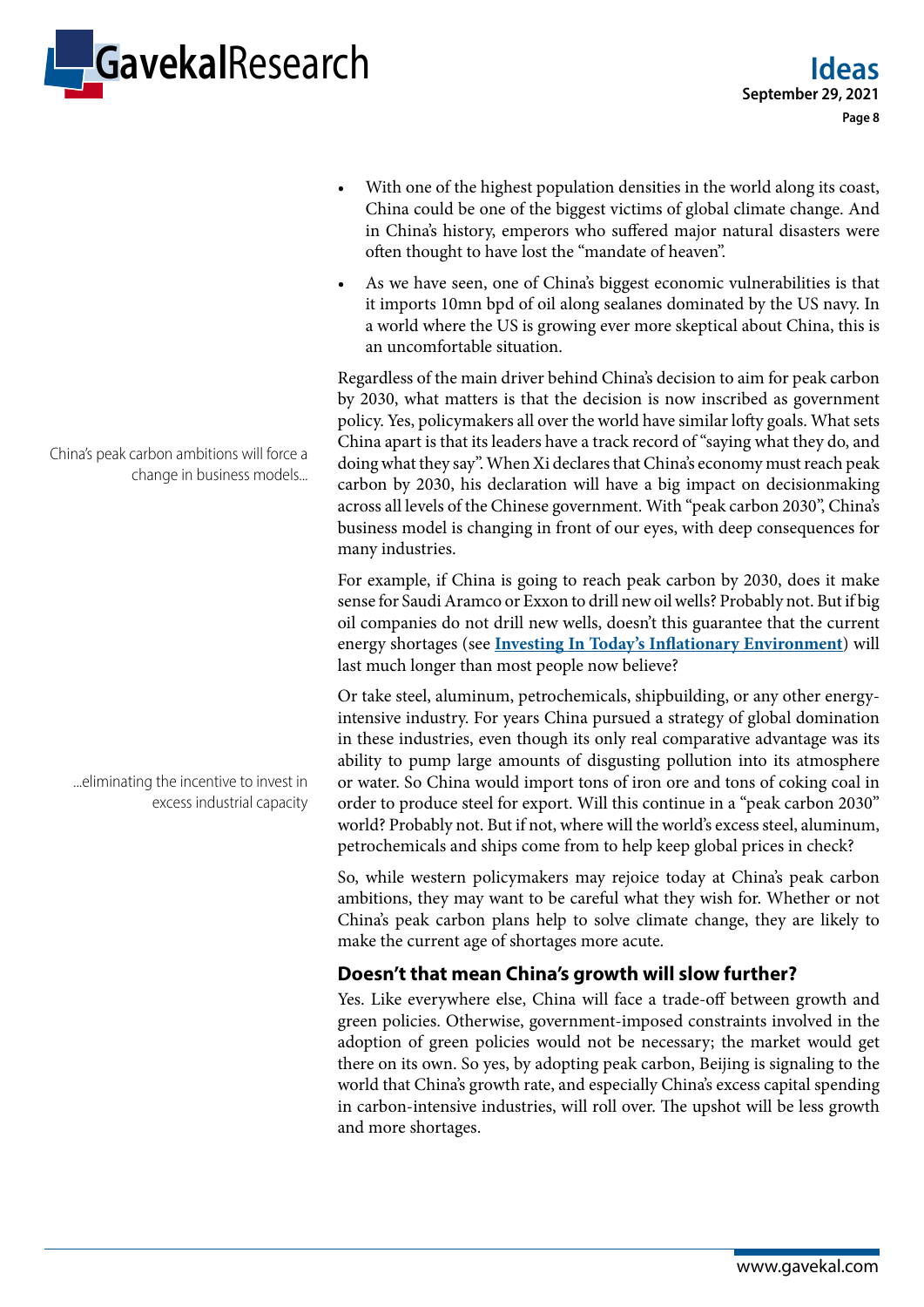

## **Won't slower growth threaten Xi's grip on power?**

*If China's growth slows, isn't there a risk of social instability? Is there are a chance the current leadership will lose its hold on power?*

The view that the Chinese leadership will lose its grip on power should a real economic slowdown strike is odd, historically incorrect, and likely archaic.

It is odd because while this is an argument people often make about China, they seldom make it about anywhere else. Do investors fret about an implosion of the European Union because growth has been lethargic for two decades? Do people worry that a recession will topple Vladimir Putin, Jair Bolsanero, or Narendra Modi? No. But this remains a constant belief about China.

The reason may be a misreading of China's history. Most westerners assume that because China's leadership does not derive its legitimacy from the ballot box, the Communist Party's legitimacy is tied up with its ability to deliver the economic goods. In this view, so long as there is rapid growth, people will put up with the Party's rule. But if growth disappears, so will the Party's legitimacy, and its tenuous hold on political power.

This simplistic view is inaccurate, because the source of the Communist Party's legitimacy is not its ability to deliver economic growth, but its ability to deliver social stability. Given China's history, social stability comes at a huge premium. Between the start of the Taiping Rebellion in 1850 and the end of the Cultural Revolution in 1976, China knew little but famine, civil war, foreign invasions and hyperinflation.

For generations China was among the hardest places in the world to live, which explains why so many Chinese left to work as quasi-slaves building railroads in the US or Canada, or working in plantations across South East Asia. It also explains why, when in 1998-99 China launched a tough restructuring of its state-owned enterprises, shedding more than 30mn industrial workers, social tensions never threatened the regime.

Finally, the view that the Party's rule is dependent on rapid economic growth appears archaic. If Chinese citizens did not riot in the late 1990s, they are far less likely to riot today, for the simple reason that the Chinese population is much older today than it was two decades ago, and throwing stones at the police is a youngster's game. Moreover, China's young are almost all single children. If trouble kicks off in the streets, parents will waste no time grabbing their children and dragging them back inside.

This brings us to something that has gone largely overlooked among all the developments of the last year: the release of China's latest census. This highlighted two important trends. First, China is aging faster than previously thought, with birthrates lower than expected. The second is that China has been urbanizing much faster than previously thought (see **[The Population](https://research.gavekal.com/article/population-turning-point-gets-closer)  [Turning Point Gets Closer](https://research.gavekal.com/article/population-turning-point-gets-closer)**).

A decade ago, 15-20mn Chinese left the countryside each year in search of work in the cities. The old rule of thumb was that 8% GDP growth would deliver 20mn new jobs, hence the sacrosanct old growth target of 8%. Now, the Chinese workforce is shrinking, and will continue to do so for years.

Investors don't worry that slow growth in Europe will lead to the overthrow of the system

In China, the premium is on social stability, not economic growth

China's aging population is not about to rise up against the Party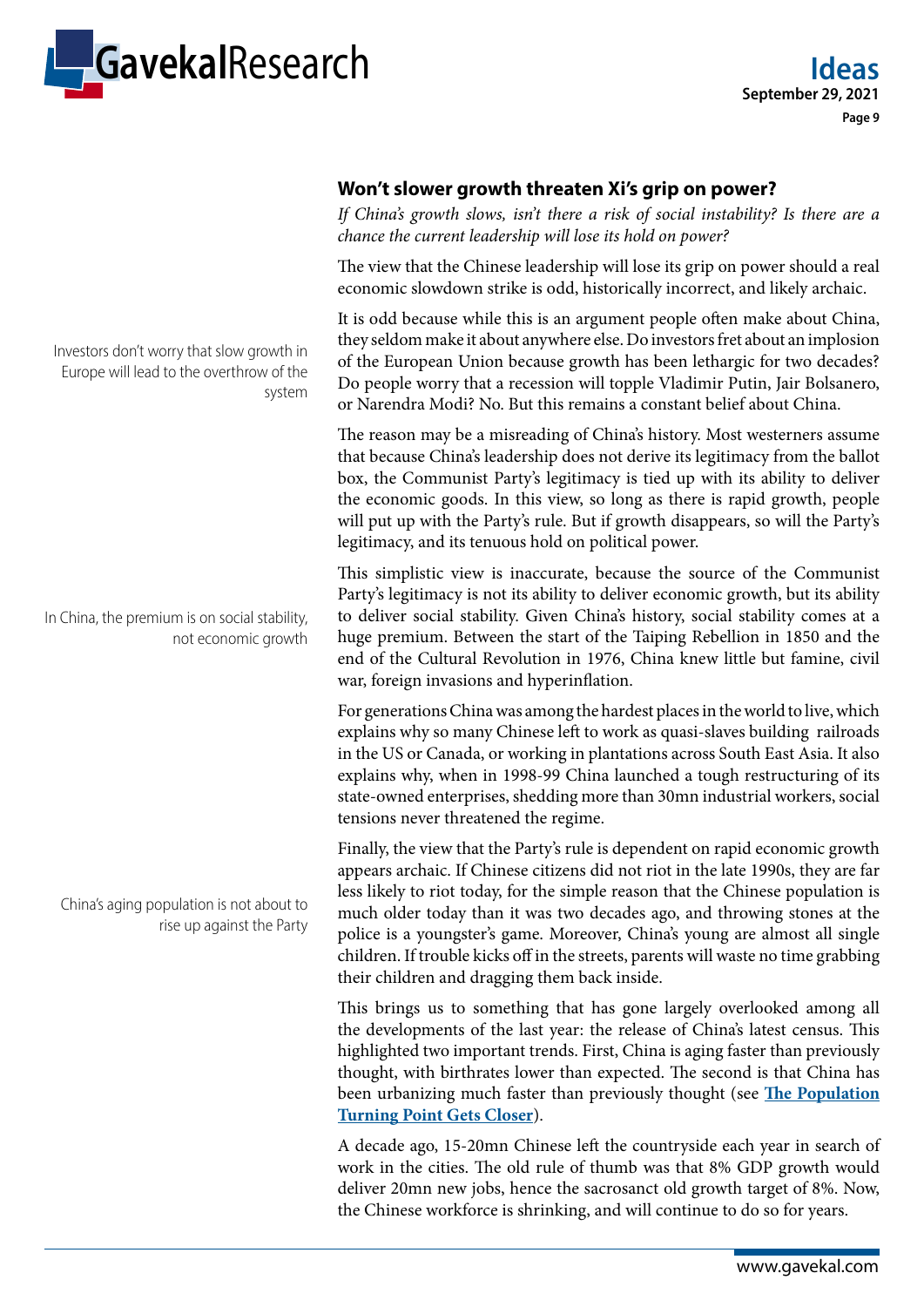



#### If more Chinese workers were deflationary, what will fewer be?

This contraction will have deep consequences. First, with fewer workers, China's GDP growth will naturally slow. Second, with fewer workers joining the economy, the Chinese government no longer needs to pursue growth-atall-costs policies. Third, if Chinese workers now become more scarce instead

## **But right now, isn't Evergrande a major deflationary shock?**

of being plentiful, China will be less of a deflationary force for the world.

*Maybe over the long term China will become less of a deflationary influence. But for now, aren't we looking at a major deflationary shock in the shape of the Evergrande bust?*

There is still a lot of uncertainty about how the Evergrande drama will play out. But it is probably not too early to take away a few lessons. The first, and perhaps the most important, is that the days of businesses following the toobig-to-fail approach to capital spending are probably over.

For two decades following the massive restructuring of SOEs in the late-1990s, the message taken away by chief executive officers and entrepreneurs was that their business should grow as big as possible, as quickly as possible. That way, when the downturn came, their companies would be the ones which would get access to bank credit. And it would be their companies that would get to take over smaller rivals, instead of getting taken over. So the purpose of investment, instead of being to boost productivity, became to get big.

In the last few years, China's policymakers have tried to change this attitude. Now, it seems likely that 2021 will go down as the year when the too-big-tofail mentality finally died. After Alibaba, Didi, TAL and New Education—and of course of Evergrande—the growing feeling among Chinese entrepreneurs and business executives is that small is beautiful. All of a sudden, avoiding the Communist Party's radar is the main concern of most corporate leaders, a 180-degree reversal from the recent past.

The days of growth at all costs are now over...

...so are the old days of too big to fail for China's businesses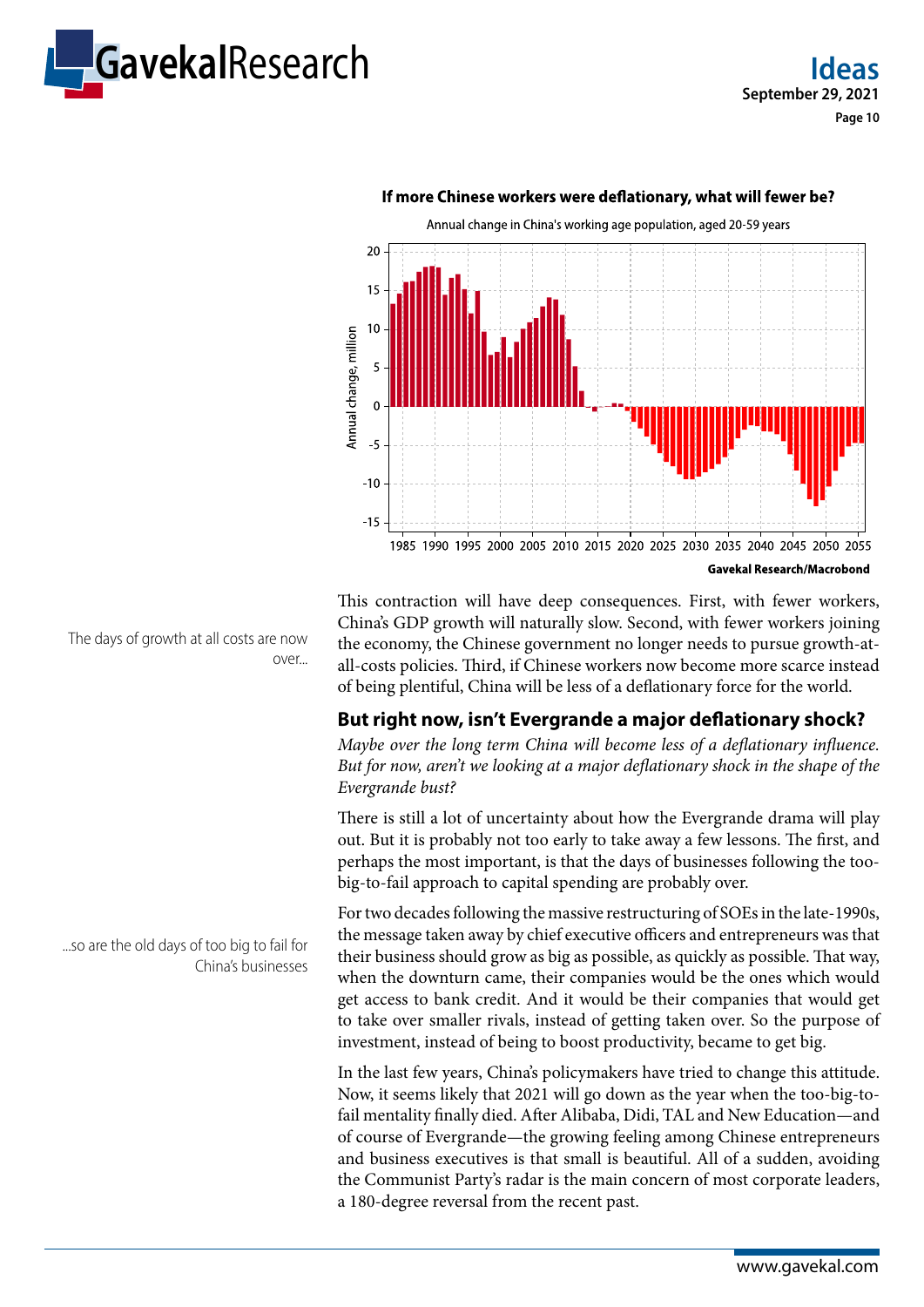

The timing of the government's attack on the too-big-to-fail business model is probably not a coincidence. As we've seen, 10 years ago the government's key concern was to generate employment for the 20mn workers leaving the countryside each year for the cities. This meant the government did not mind much if companies overinvested. Sure, overinvestment meant constrained margins for everyone and a lack of pricing power for Chinese businesses on the global market. But the overinvestment helped to create jobs at a time when jobs were needed.

Today, jobs are no longer needed as they used to be. This means there is no longer any reason to countenance capital-destroying and margin-compressing excessive capital spending. This brings us back to Evergrande, and why the government doesn't seem to be feeling any sense of urgency about dealing with a situation its own policies helped to create.

So yes, Evergrande's likely bankruptcy will cast a long shadow. Wealth management products will take a hit. This will constrain lending to the construction sector, which will continue to slow, dragging down China's GDP growth. But, is this a design flaw of Chinese policy, or a design feature?

What should the world make of a China that invests less, where companies are incentivized to stay below the radar rather than to grow rapidly by adding excess capacity, and where labor, instead of being abundant, now becomes scarce? All this points towards a macro shift away from the "age of plenty" to "an age of scarcity" (see **[Investing In Today's Inflationary Environment](https://research.gavekal.com/article/investing-today%E2%80%99s-inflationary-environment)**).

If you are inclined to doubt all this, take a look at the chart below, which is probably the scariest in China today. At a time when China is attempting to crack down on carbon emissions, when Chinese economic growth is visibly slowing, when the Chinese real estate sector is hitting the skids, why has the price of coal in China surged to an eight-year high? If Evergrande is such a deflationary shock, why is this happening?



With job creation no longer so important, capital spending on excess capacity is now frowned upon

China's coal prices have shot through the roof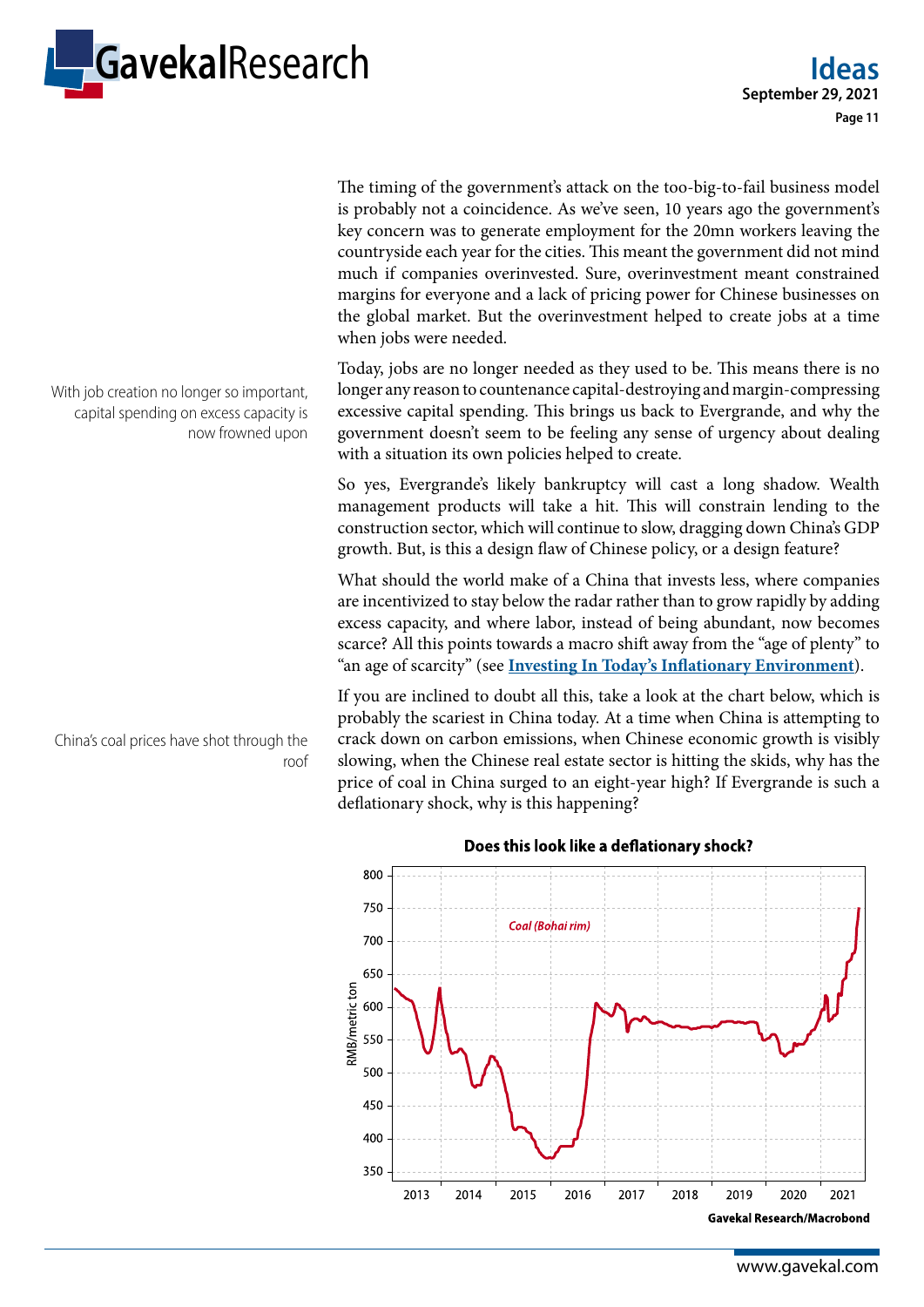

#### **Is it because China is about to scrap its zero-Covid policy?**

Is the coal price rising because the market is anticipating that China will abandon its zero-Covid policy? In recent years Chinese policymakers haven't *scored many own-goals. But continuing the current zero-Covid approach while Europe and the US reopen appears to be an own-goal of epic proportions. Surely, China's leaders will soon scrap this policy? And when they do, won't reopening plays like Macau, tourism, and luxury goods rip higher, along with cyclicals everywhere?*

I am not sure about that. As far as Chinese policymakers are concerned, their Covid policies have been a resounding success. This might sound odd to someone who can now fly from Paris to Miami, or from London to New York and largely live life as it used to be. Nevertheless, the prevalent rhetoric in China is that the west's relative freedom has come at a cost of millions of lives. Today, the Communist Party is congratulating itself on the back for a job well done over its handling of Covid.

Part of the reason the Party is patting itself on the back is that the economic impact of domestic lockdowns has been mitigated by the strength of the Chinese trade picture. And this strength is due in no small measure to the collapse in China's tourism imports. The millions of Chinese people who in recent years went abroad to buy Gucci shoes in Milan, Hermes bags in Paris, or to experience fine dining in Tokyo have all been stuck at home. In a society now focused on "common prosperity", is this a flaw in government policy? Or is it a hoped-for feature?

In a world where global trade has collapsed, China's own trade surplus has been breaking out to new highs. This helps to keep the renminbi strong. And as we've seen, a strong renminbi is a necessary condition for China to gradually shift more of its trade away from the US dollar.



**Gavekal Research/Macrobond** 

In the Communist Party's book, its Covid response has been a resounding success

China's trade surplus has hit new highs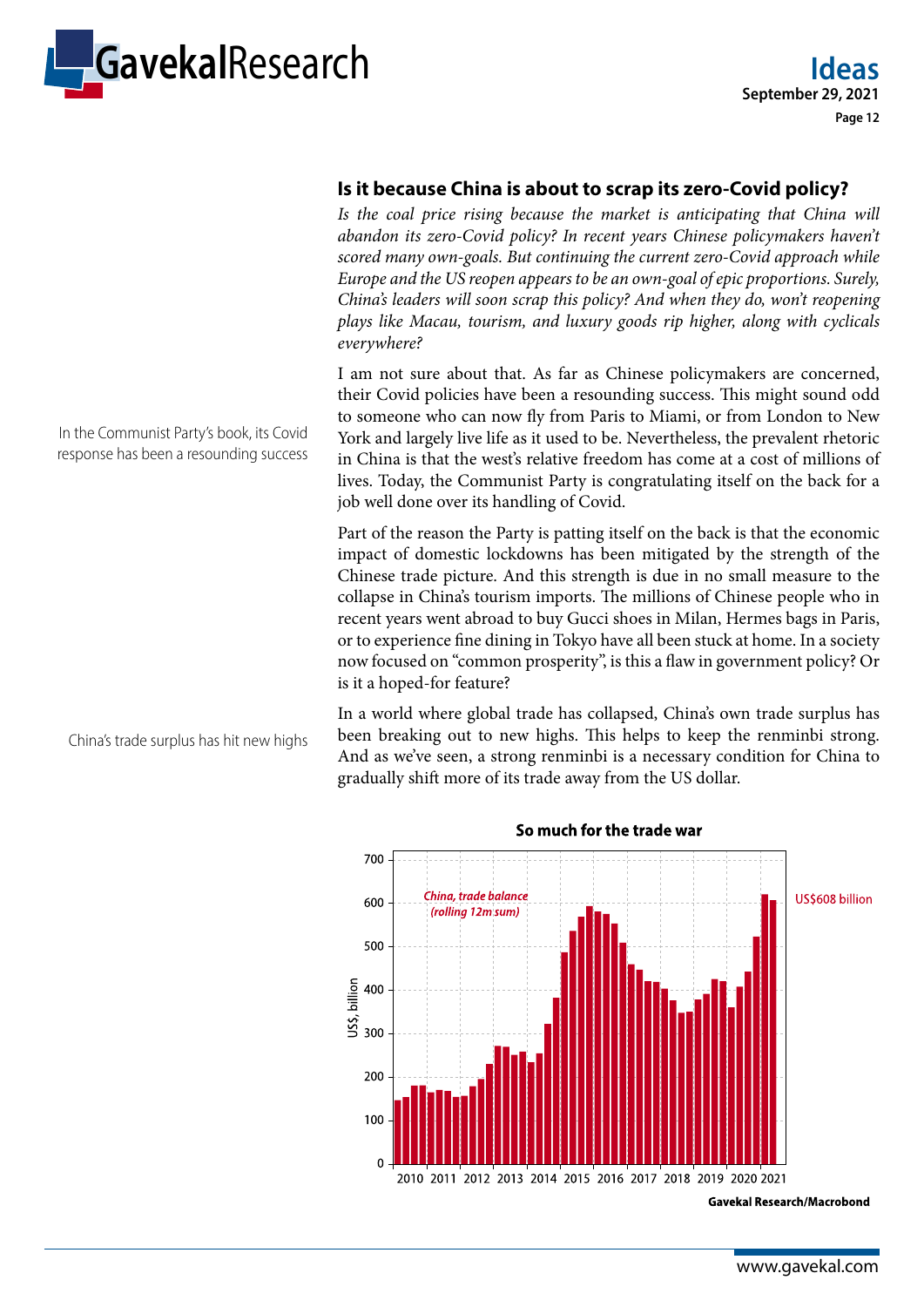

So, there doesn't appear any rush among China's policymakers to abandon their zero-Covid policies. If nothing else, reopening China's borders might encourage capital outflows, a sharp rebound in conspicuous consumption, and increased social tensions, all things currently in the leadership's gunsights.

Moreover, looking at the calendar there are two key dates coming up. The first is the winter Olympics that kick off on February  $4<sup>th</sup>$ , 2022 in Beijing. As far as the Communist Party is concerned, the worst possible optics would be to start the Olympics with hospitals around the country overflowing. It therefore seems likely that any loosening of Covid restrictions will only occur after the games, in the spring of next year at the earliest

The second big event will be the 20<sup>th</sup> Party Congress in October 2022 which is almost certain to see Xi secure an unprecedented third term. Again, the last thing the party will want before the Congress will be for its propaganda about how it has managed the Covid outbreak more efficiently than any other country to come under scrutiny. This suggests two possible paths.

- 1) Europe and the US have a relatively benign winter. Vaccines help to prevent severe illness, and treatments for patients that do get sick have greatly improved. As a result Europe and the US suffer few Covid deaths. In this scenario, China can start reopening in the late spring or early summer and at the Party Congress Xi can declare victory against Covid.
- 2) Europe and the US have a bad winter. China continues on its zero-Covid path. And at the Party Congress, Xi declares that China has done a much better job than western countries of protecting its population.

So, I would not rush to assume that China is set to reopen any day now. Unless economic activity really tanks, it seems likely that China is still at least six months away from relaxing its zero-Covid policies.

## **What's behind the review of Macau's gambling licenses?**

*You mentioned Macau. What is behind the Chinese government's review of Macau's gambling licenses? After education, fintech, ride-sharing and food delivery, is the Communist Party also trying to make gambling uninvestible?*

This is a head-scratcher. After what happened to Alibaba, Didi and education stocks, Chinese equity investors are clearly traumatized and likely to adopt a sell-first-ask-questions-later attitude. So, as we saw in late September, one negative headline on Macau and the stocks collapsed. And then you got the usual feedback loop, with the markets making the news, rather the news making the markets.

The key question behind the review of the casino licenses is whether the central government can afford to crush Macau's economy as it crushed the education sector. Because, without gambling, Macau is just another sleepy town in Southern China.

In this sense, Macau has always been an anomaly. Why would the righteous, or at least self-righteous, Communist Party allow such a den of iniquity complete with gambling and prostitution to operate within China's borders? And why would it allow a meaningful portion of the profits generated to flow to the US through Las Vegas Sands, Wynn Resorts, and MGM Resorts?

Beijing has an eye on the winter Olympics

Xi may declare victory over Covid in 2022

Investors did not wait for details before unloading Macau casino stocks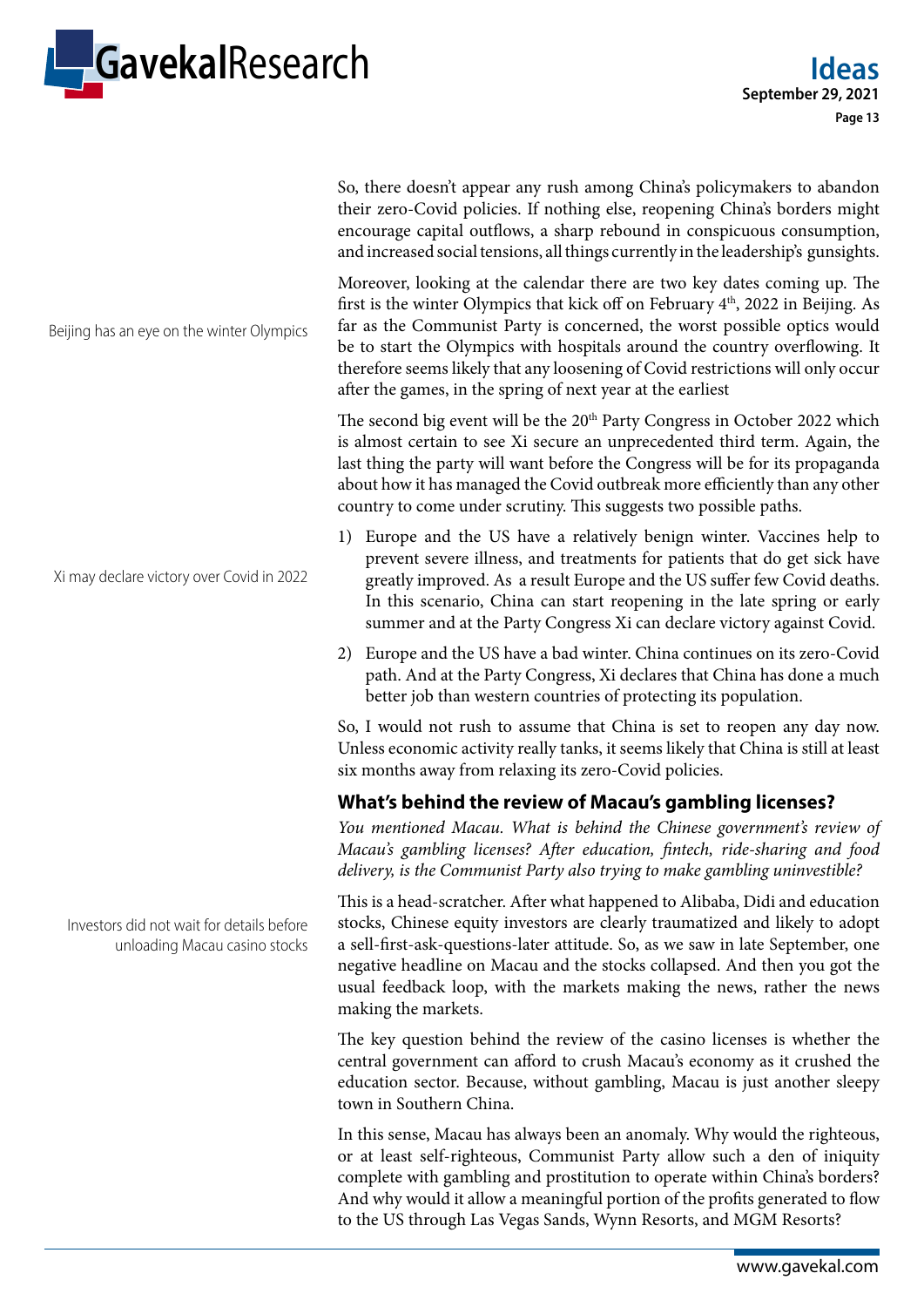

Surely the Party has to get something out of Macau's existence beyond the jobs created in Macau? This is where things get complicated.

The first benefit the Party reaped by turning a blind eye to Macau as sin city was a boost to the credibility of the one-country-two-systems model of governance. This mattered because the promise of one country, two systems was a play to bring Taiwan into the fold. Unfortunately for Macau, the necessity of keeping up appearances over one country, two systems has been shot to pieces by developments over the last two years in Hong Kong. The idea that China will be able to entice Taiwan into unification with the motherland by holding up Hong Kong as an example now seems far-fetched.

The second benefit for the Party was that Macau allowed corrupt officials and businessmen to recycle their dirty money. This was a necessary evil, because otherwise there was a risk all the dirty cash in China would have languished in shoe boxes at the bottom of closets instead of getting reinvested in the economy and helping to generate growth. However, as China starts to shift towards a digital currency, there will be less dirty money to recycle. And in a world where there is no more dirty money to recycle, why should the Party accept casinos with all their negative effects?

A third potential benefit is the extent to which US casino-owners have become large donors to US political parties, especially the GOP. As a result, the voices of casino owners have gotten heard in Washington. To some extent this gave China a back channel to pass messages to US politicians. However, this back channel clearly broke down under Trump. This raises the question whether it still makes sense for China to let US casino-owners make a ton of money out of Chinese punters, if those casino-owners can no longer provide a useful back-channel into Washington's circles of power.

Finally, for years Macao was a safety valve, allowing capital to flow out of China when the upward pressures on the renminbi got too great. When Beijing got worried about downward pressure on the currency, it would restrict visas to Macau. When it was concerned about upward pressure, it would grant more visas. Today, Beijing is no longer so worried about renminbi strength. On the contrary, one of the big lessons of the last year is that it wants a strong currency. In any event, should Beijing want to push capital abroad, it now has more productive ways to do so (see **[Completing The Bond Connection](https://research.gavekal.com/article/completing-bond-connection)**).

All this points to three potential scenarios:

- 1) The Party decides the social costs of gambling now outweigh its benefits. Licenses are not renewed. One downside is that this would trigger an implosion of Macanese growth, and possibly social unrest in the territory. Another downside is that gambling would just move underground, controlled by triads, who would be given a new lease on life. Cue a big rise in crime (in the late 1990s, Macau had battles on its streets between gangs using automatic weapons), and more corruption.
- 2) Licenses for locally-owned casinos get renewed. Foreigners get frozen out. Cue a rally in local gambling names and big hits for US operators.
- 3) The *status quo* prevails. All the licenses are renewed, and Macau booms as Covid travel restrictions are relaxed.

These days, one country, two systems has little attraction for the Taiwanese

US casino companies' political donations were handy for Beijing

The Party may decide the costs of allowing gambling outweigh the benefits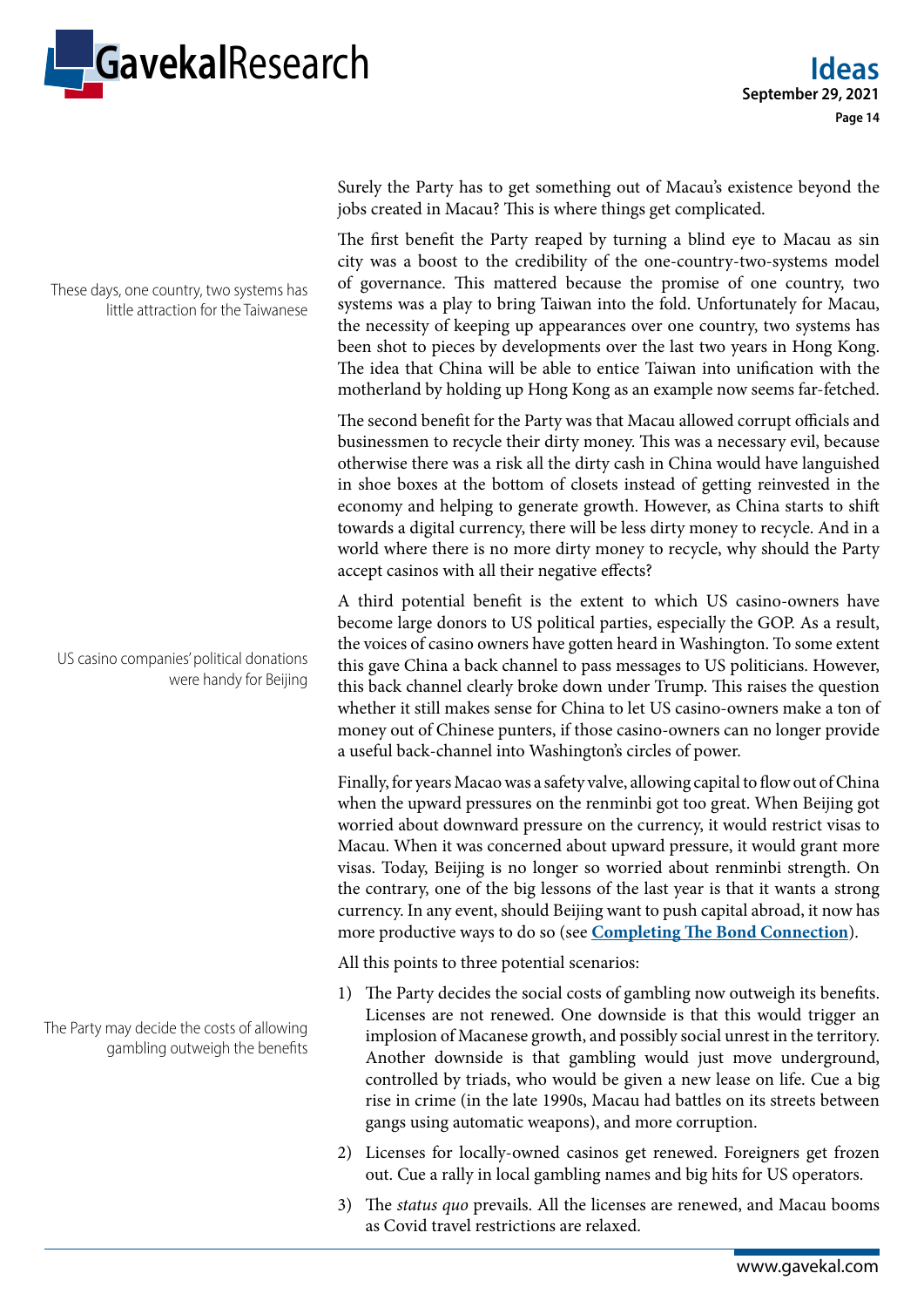

Clearly, owning foreign casinos is a bet on the third scenario. Owning local casinos is a bet on either the second or the third. It's not difficult to work out which group has the more attractive risk-reward profile.

## **What should we make of "common prosperity"?**

*The attack on gambling, on education stocks, on internet platforms, the takedown of Evergrande: each of these actions has led to another leg down in the prices of Chinese equities. Rather than accept that they have made a mistake, China's leaders seem intent on doubling down by hiding behind the smokescreen of the so-called "common prosperity" imperative. What should I make of this? Is common prosperity like motherhood and apple pie: something no politician can be against? Or is there more at play here?*

This is a tough question. I am not sure there are any clear answers, or at least not yet. For all the talk of common prosperity, we have yet to see any party directives or set policy goals crystallizing this lofty aspiration. So I am somewhat sympathetic to the idea that common prosperity is akin to motherhood and apple pie.

If you were cynical, you might conclude that the vagueness of common prosperity is not a bug of the policy, but its principal feature. This vagueness allows Xi and the politburo to go after any behavior, company or individual they deem to be out of line with their common prosperity goals. That's handy.

Beyond that, the real question for me is whether the true target audience for all the common prosperity propaganda is domestic or foreign.

Common prosperity is a way for the Chinese government to highlight the differences between policymaking in China and in the west, not just to China's citizens but also to citizens of the developing world in general. The not so-subtle message is that while policymakers in the west allow big tech monopolies to fleece small and medium-sized companies, China protects its mom and pop corner stores, restaurants and other small businesses from the predatory behavior of tech platforms.

While private education companies in the west are free to gorge themselves on the insecurities of parents, in China that behavior will no longer be accepted. While in the west, gains are privatized but losses are socialized, China aims to privatize the losses (as with Evergrande) and socialize more of the gains (as with the pressure on tech platforms to raise wages, hire more young graduates, and make big donations from their profits to charitable causes.

China's leaders may be all the more keen to push this message to their domestic audience because of rising inflationary trends. China's current leaders were all raised in the Marxist church, where the first tenet of faith is that history is not shaped by individuals or ideas, but by economic forces—and inflation is the most powerful of these. To Karl Marx, Louis XVI would have kept his throne, and his head, had it not been for rapid food price inflation in the years before France's revolution in 1789. And to a Chinese technocrat brought up in the Marxist church, the Tiananmen uprising of 1989 only happened because inflation was running above 20%. So, as inflation around the world accelerates, it makes sense for China's Marxist leaders to start worrying about social stability, and to want to be seen to be doing more for the common man.

Common prosperity remains an abstract slogan...

...but it differentiates China from the west...

...and plays well at home amid fears of higher global inflation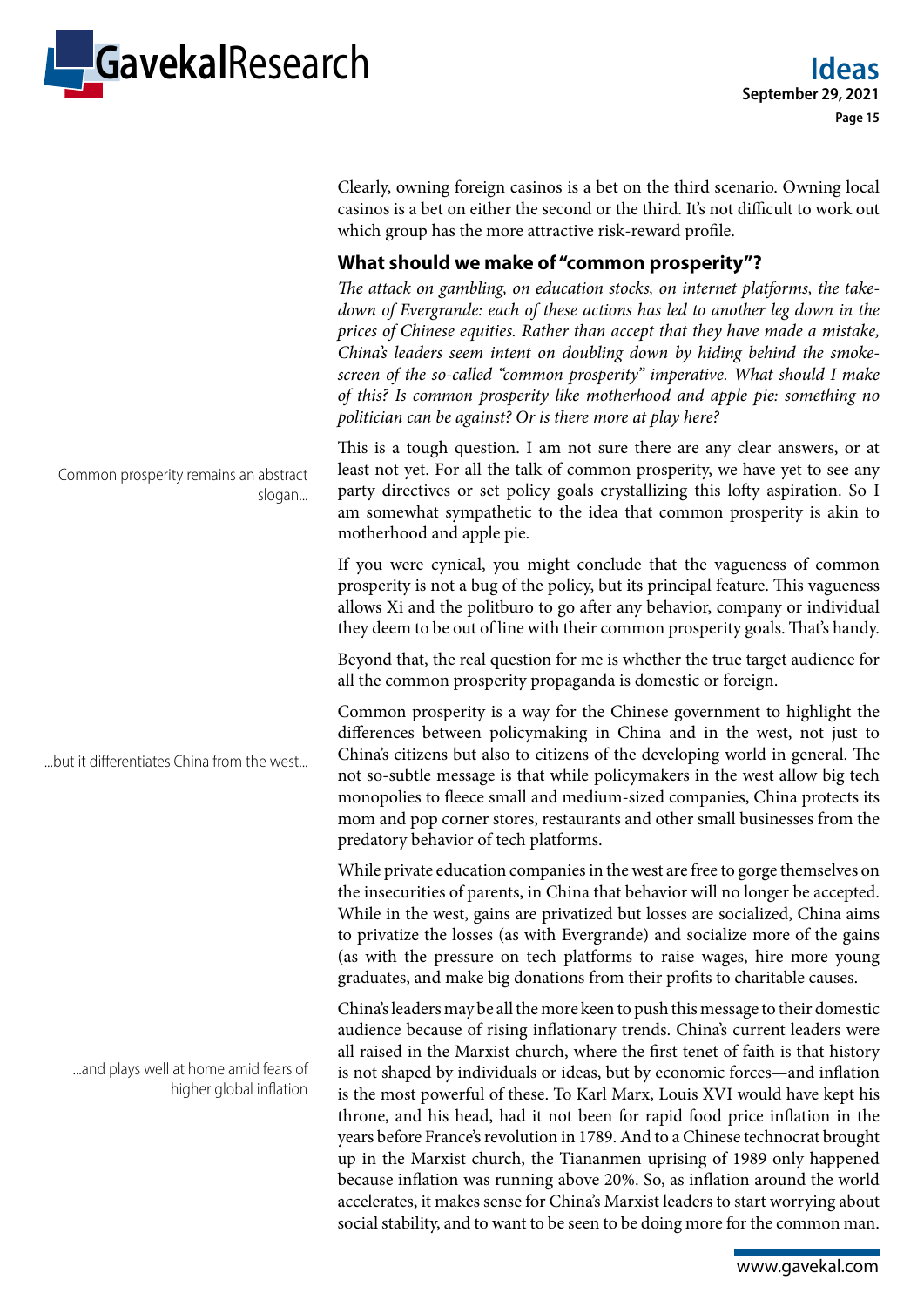

When it comes to international audiences, China's emphasis on common prosperity is another way for it to undercut what was once known as the Washington consensus in the eyes of the developing world. Until the 2008 mortgage crisis, the consensus view across the emerging markets was that the staffers working at the US Treasury, the Federal Reserve and the International Monetary Fund were the smartest guys in the room. However, the US banking system debacle disabused them of this notion. Suddenly, US policymakers looked as clueless about banking supervision as their counterparts in Indonesia, Turkey or Argentina had looked a decade before.

Worse, the policy response embraced by the US in 2008—big increases in government spending funded by central bank money-printing—and by Europe in 2012-13 were the polar opposite of the austere remedies pressed upon Asia and Latin America following their crises of the late 1990s. In short, not only were the proponents of the Washington consensus no smarter than anyone else, they were blatant hypocrites to boot.

This brings us back to China's drive to promote the renminbi as a credible trade and reserve currency. China will never convince the US, France, Germany, Japan or the UK to settle their foreign trade in renminbi. But these countries are not the target of China's currency propaganda. Instead, what China aims to do is convince the likes of Indonesia, South Africa, Brazil, Russia and other emerging markets that China's economy is built on solid foundations. Highlighting a desire for common prosperity may deliberately emphasize what seems to be missing in the west today, and so obliquely points the finger at a source of potential western vulnerability.

So, one part of the world is emphasizing common prosperity, which implies that there is an inherent prosperity to be shared. Meanwhile, another part of the world talks of the need to "build back better," which implicitly recognizes that the current situation suffers from major deficiencies.

## **Isn't China heartened by the US exit from Afghanistan?**

*After Trump's attacks and the US takedown of Huawei I get why China might feel threatened and why Xi would have to hope for the best, but plan for the worst. But shouldn't the US exit from Afghanistan reassure China that taking down the Chinese Communist Party is not a US policy goal?*

The news-flow around China is accelerating, and since this question was first asked, we have had the announcement of the AUKUS partnership.

It could be argued that the fact that the partnership is AUKUS rather than FAUKUS—the inclusion of France would have made for a better acronym —indicates that the deal is more about selling weapons than building a broad anti-China coalition. France, with its military bases in the Pacific and Indian Oceans, might have been a useful ally. Today, the US, UK and France are the only western powers with the ability rapidly to deploy forces far from their own borders. So getting all three together, plus Australia, would have sent a powerful message. But then, there was the sticky matter of the submarine contracts. So, between having an additional credible military ally in the coalition, or a contract worth tens of billions for the US defense industry, the choice was clear.

The western responses to the Lehman crisis and the euro debt crisis exposed the hypocrisy of the Washington consensus

AUKUS not FAUKUS suggests US defense deals are all about arms sales